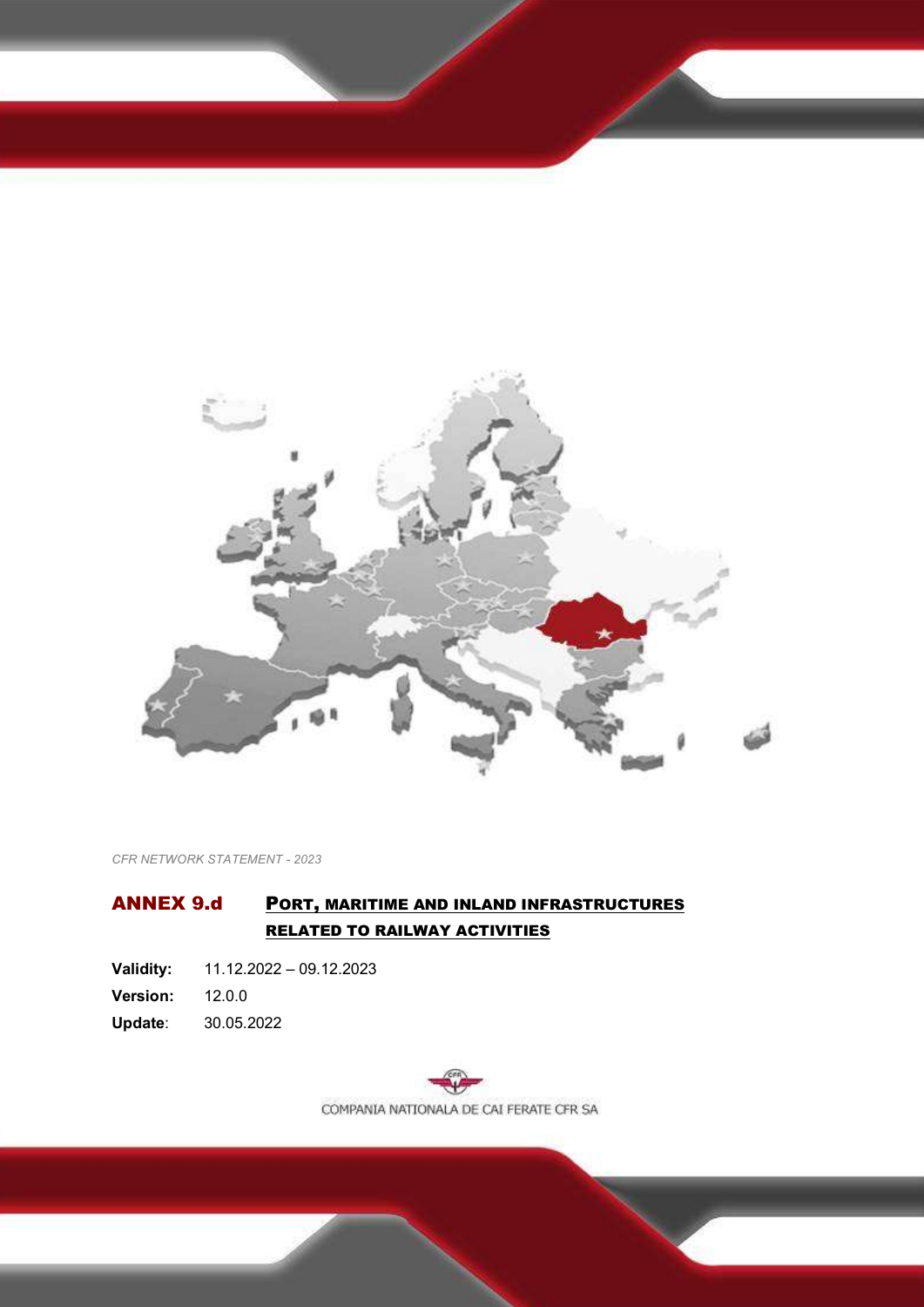







| 1. |     |  |  |  |  |  |  |  |
|----|-----|--|--|--|--|--|--|--|
|    | 1.1 |  |  |  |  |  |  |  |
|    | 1.2 |  |  |  |  |  |  |  |
| 2. |     |  |  |  |  |  |  |  |
|    | 2.1 |  |  |  |  |  |  |  |
|    | 2.2 |  |  |  |  |  |  |  |
|    | 2.3 |  |  |  |  |  |  |  |
|    | 2.4 |  |  |  |  |  |  |  |
|    | 2.5 |  |  |  |  |  |  |  |
| 3. |     |  |  |  |  |  |  |  |
|    | 3.1 |  |  |  |  |  |  |  |
|    | 3.2 |  |  |  |  |  |  |  |
| 4. |     |  |  |  |  |  |  |  |
|    | 4.1 |  |  |  |  |  |  |  |
|    | 4.2 |  |  |  |  |  |  |  |
| 5. |     |  |  |  |  |  |  |  |
|    | 5.1 |  |  |  |  |  |  |  |
|    | 5.2 |  |  |  |  |  |  |  |
|    | 5.3 |  |  |  |  |  |  |  |
|    | 5.4 |  |  |  |  |  |  |  |
|    | 5.5 |  |  |  |  |  |  |  |
|    | 5.6 |  |  |  |  |  |  |  |
|    | 5.7 |  |  |  |  |  |  |  |
|    | 5.8 |  |  |  |  |  |  |  |
|    |     |  |  |  |  |  |  |  |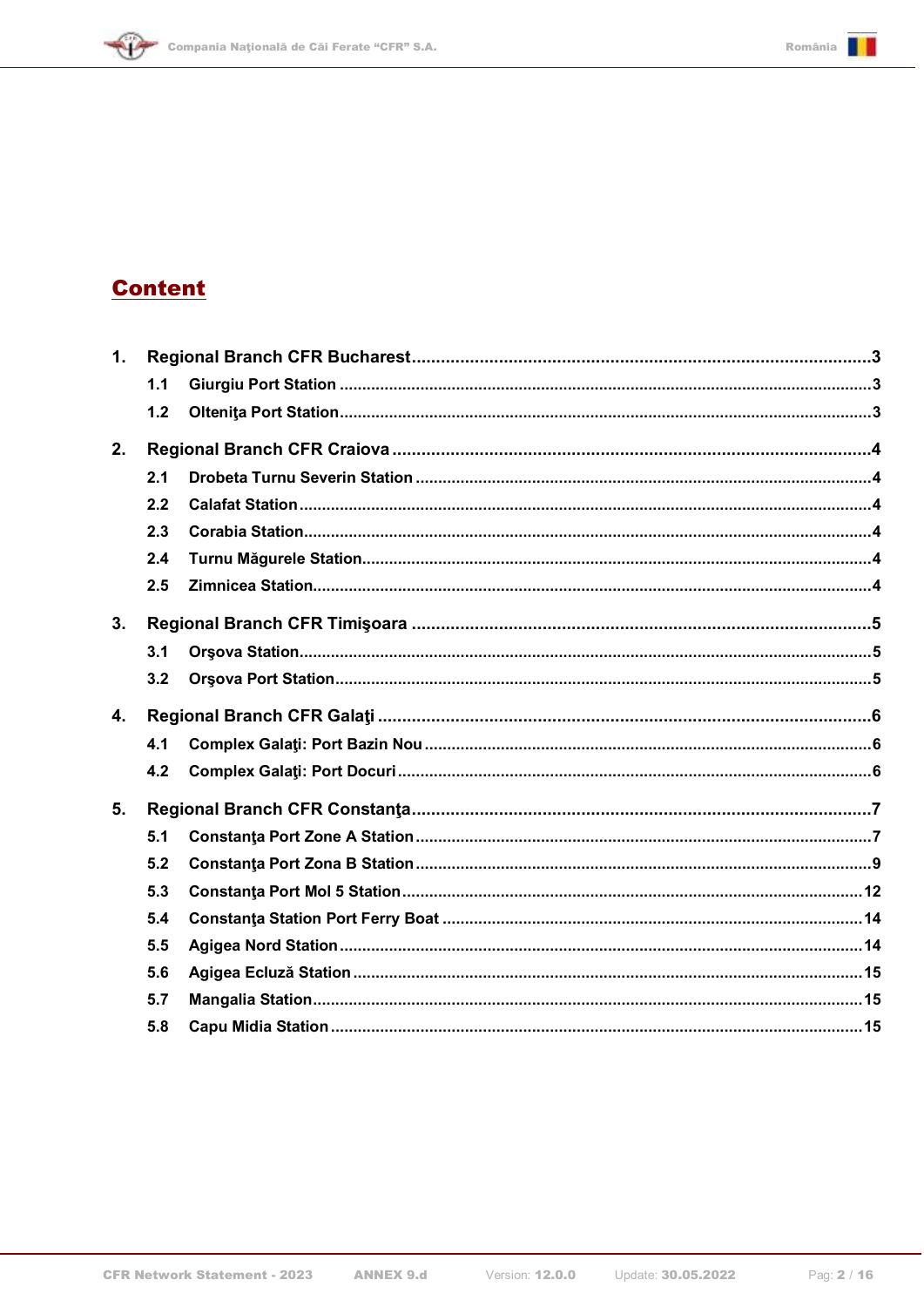

# <span id="page-2-0"></span>1. REGIONAL BRANCH CFR BUCHAREST

# <span id="page-2-1"></span>**1.1 Giurgiu Port Station**

| No.            | Infrastructure element                                                                     | <b>Affectation</b>       | Lenght<br>[m]                        | <b>Operable</b> | <b>Connection</b><br>with LFI | <b>Observation</b> |
|----------------|--------------------------------------------------------------------------------------------|--------------------------|--------------------------------------|-----------------|-------------------------------|--------------------|
|                | Main line Port (den. veche Giurgiu Canal -<br>Cioroiu, km 74+102-75+568, de la sch.nr. 304 | maneuver                 | $Lr = 1466$ m                        | N <sub>0</sub>  | Yes                           | LFI without RTE    |
| $\overline{2}$ | Line 1 st. Giurgiu Port                                                                    | maneuver                 | $Lc = 202$ m<br>$Lr = 169$ m         | No              | Yes                           | LFI without RTE    |
| 3              | Line 2 st. Giurgiu Port                                                                    | maneuver                 | $Lc = 244 m$<br>$Lr = 211 \text{ m}$ | N <sub>0</sub>  | Yes                           | LFI without RTE    |
| 4              | Diag. 507-509                                                                              | $\overline{\phantom{0}}$ | $Lr = 60$ m                          | N <sub>0</sub>  | Yes                           | LFI without RTE    |
| 5              | CF line between sch. 507 - sch. 510 aferent L1                                             | maneuver                 | $Lr = 60$ m                          | No.             | Yes                           | LFI without RTE    |
| 6              | Sch. 505 aferent L1                                                                        |                          | $Lr = 33$ m                          | No              | Yes                           | LFI without RTE    |
|                | Sch. 507 aferent L1                                                                        |                          | $Lr = 33 m$                          | No              | Yes                           | LFI without RTE    |
| 8              | Sch. 509 aferent L1                                                                        |                          | $Lr = 33$ m                          | No              | Yes                           | LFI without RTE    |
| 9              | Sch. 510 aferent L1                                                                        |                          | $Lr = 33$ m                          | No              | Yes                           | LFI without RTE    |

## <span id="page-2-2"></span>**1.2 Olteniţa Port Station**

| No. | Infrastructure element                              | <b>Affectation</b> | Lenght<br>[m] | Operable       | <b>Connection</b><br>with LFI | <b>Observation</b> |
|-----|-----------------------------------------------------|--------------------|---------------|----------------|-------------------------------|--------------------|
|     | Line VIII Oltenita Port km $81+440-81+915$          | maneuver           | $L = 474$ m   | N <sub>0</sub> | <b>Yes</b>                    | LFI without RTE    |
| 2   | Line X Oltenita Port km $81+540 - 81+924$           | maneuver           | $L = 384$ m   | No             |                               |                    |
| 3   | Current line Oltenita Port km $81+073 - 81+$<br>420 |                    | $L = 347$ m   | N <sub>0</sub> |                               |                    |
| 4   | Line IX Oltenita Port km 81+ 440 - 81+ 924          | maneuver           | $L = 484$ m   | N <sub>0</sub> |                               |                    |
| 5   | Line III Oltenita Port km $80+402-81+022$           | maneuver           | $L = 620$ m   | No.            | Yes                           | LFI without RTE    |
| 6   | Line II Oltenita Port km $80+357 - 81+092$          | maneuver           | $L = 735$ m   | No.            | Yes                           | LFI without RTE    |
|     | Line XI Oltenita Port km 81+503 - 81+875            | maneuver           | $L = 372$ m   | No             |                               |                    |
| 8   | Line XII Oltenita Port km 81+265 - 81+875           | maneuver           | $L = 610$ m   | No             |                               |                    |
| 9   | Line II Oltenita Port km $81+000-81+145$            | maneuver           | $L = 930$ m   | No             | Yes                           | LFI without RTE    |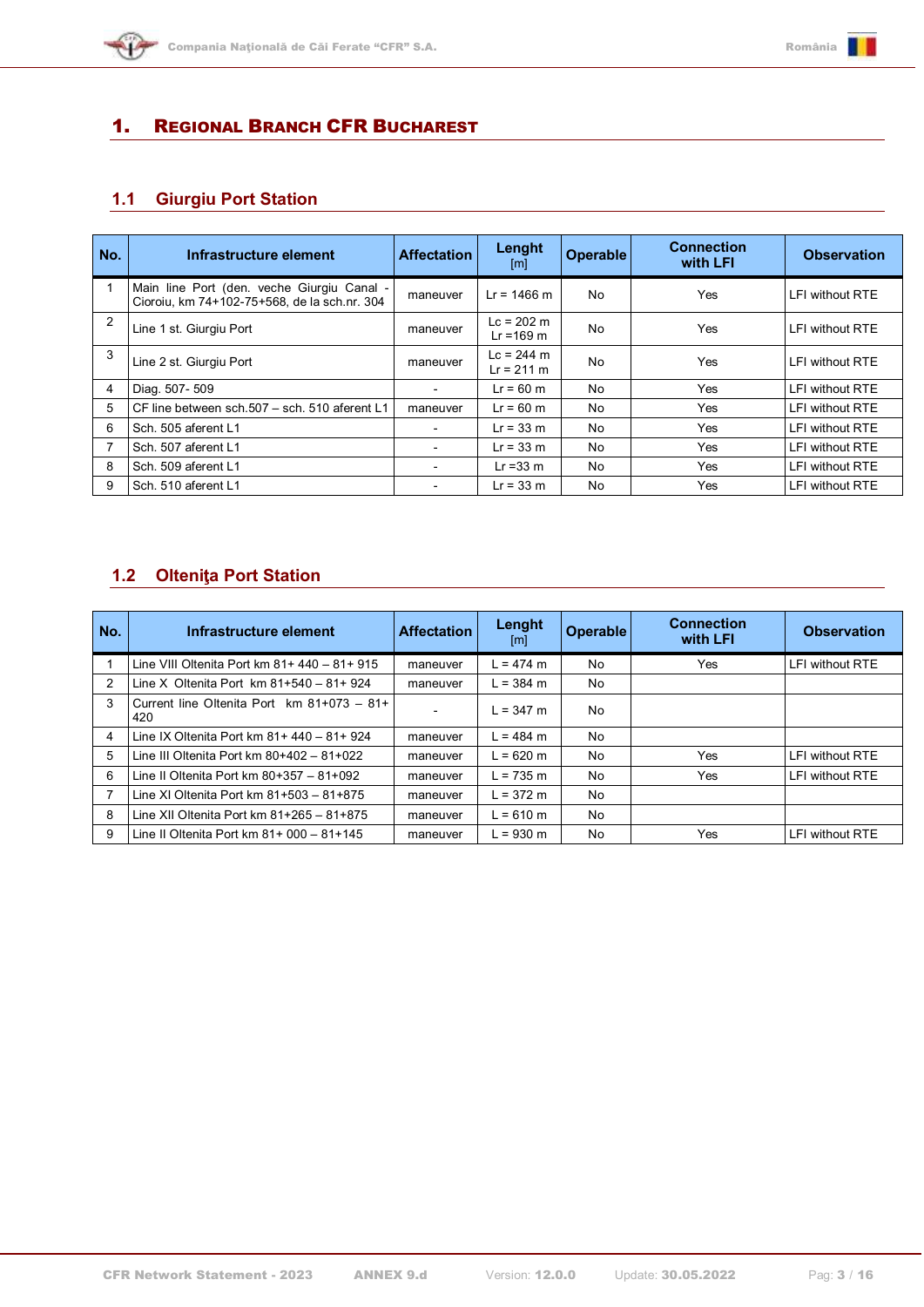

## <span id="page-3-0"></span>2. REGIONAL BRANCH CFR CRAIOVA

#### <span id="page-3-1"></span>**2.1 Drobeta Turnu Severin Station**

| No. | Infrastructure element | <b>Affectation</b> | Lenght<br>[m] | <b>Operable</b> | <b>Connection</b><br>with LFI | <b>Observation</b> |
|-----|------------------------|--------------------|---------------|-----------------|-------------------------------|--------------------|
|     | line 37                | maneuver           | 212           | Yes             | FI ADPF-                      |                    |

### <span id="page-3-2"></span>**2.2 Calafat Station**

| No. | Infrastructure element                                     | <b>Affectation</b> | Lenght<br>[ <sub>m</sub> ] | <b>Operable</b> | <b>Connection</b><br>with LFI | <b>Observation</b>                          |
|-----|------------------------------------------------------------|--------------------|----------------------------|-----------------|-------------------------------|---------------------------------------------|
|     | line 9Pa                                                   | maneuver           | 65                         | Yes             |                               |                                             |
|     | line 10P                                                   | avoiYESnce         | 42                         | Yes             |                               |                                             |
|     | lines: 1Pa, 1Pb, 2P, 3P, 4P, 5P, 6P,<br>9Pb, 9Pc, 11P, 12P | $\overline{a}$     |                            | No              |                               | Lines 3P, 4P, 5P have<br>scrapping approval |

### <span id="page-3-3"></span>**2.3 Corabia Station**

| No. | Infrastructure element               | <b>Affectation</b>       | Lenght<br>[m] | Operable | <b>Connection</b><br>with LFI | <b>Observation</b>                         |
|-----|--------------------------------------|--------------------------|---------------|----------|-------------------------------|--------------------------------------------|
|     | l Current line Corabia- Corabia Port | $\overline{\phantom{a}}$ |               | No       |                               | have scrapping approval                    |
|     | lines 1CP, 3CP                       |                          |               | No       |                               | Lines 1CP, 3CP, have<br>scrapping approval |

## <span id="page-3-4"></span>**2.4 Turnu Măgurele Station**

| No. | Infrastructure element      | <b>Affectation</b>       | Lenght<br>[m] | <b>Operable</b> | <b>Connection</b><br>with LFI | <b>Observation</b>                                     |
|-----|-----------------------------|--------------------------|---------------|-----------------|-------------------------------|--------------------------------------------------------|
|     | lines 1N, 2N, 1, 2, 3, 4, 5 |                          |               | No              | $\overline{\phantom{a}}$      | Belong to the group of<br>lines Port TurNO<br>Magurele |
|     | l line FlamanYES            | $\overline{\phantom{a}}$ |               | No              | $\overline{\phantom{a}}$      | Belong to the group of<br>lines Port TurNO<br>Magurele |

#### <span id="page-3-5"></span>**2.5 Zimnicea Station**

| No. | Infrastructure element        |      | <b>Affectation</b> | Lenght<br>[m]            | <b>Operable</b> | <b>Connection</b><br>with LFI | <b>Observation</b> |  |
|-----|-------------------------------|------|--------------------|--------------------------|-----------------|-------------------------------|--------------------|--|
|     | Collector<br>line<br>Zimnicea | Port | Zimnicea-          | $\overline{\phantom{a}}$ | -               | No                            |                    |  |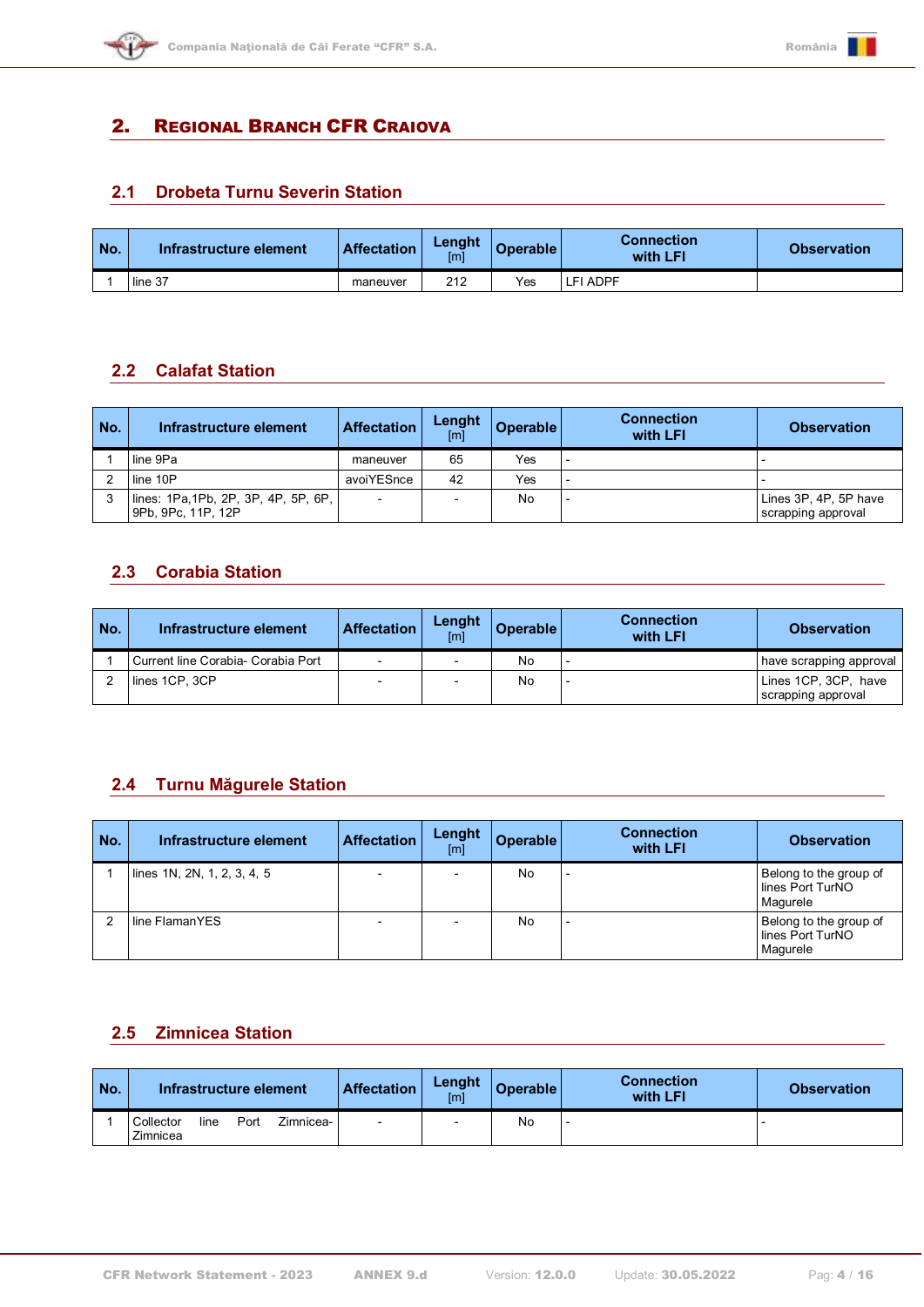

# <span id="page-4-0"></span>3. REGIONAL BRANCH CFR TIMISOARA

# <span id="page-4-1"></span>**3.1 Orşova Station**

| No. | Infrastructure element | <b>Affectation</b>      | Lenght<br>[m] | <b>Operable</b> | <b>Connection</b><br>with LFI         | <b>Observation</b> |
|-----|------------------------|-------------------------|---------------|-----------------|---------------------------------------|--------------------|
|     | Line 11                | Pull port<br>(maneuver) | 656           | Da              | connection with LFI<br>Port of Orsova |                    |

#### <span id="page-4-2"></span>**3.2 Orşova Port Station**

| No. | Infrastructure element | <b>Affectation</b>   | Lenght<br>[m] | <b>Operable</b> | <b>Connection</b><br>with LFI                              | <b>Observation</b>                                                         |
|-----|------------------------|----------------------|---------------|-----------------|------------------------------------------------------------|----------------------------------------------------------------------------|
|     | Line 1P                | upload -<br>download | 686           | No              | through the "C" interchange at<br>LFI Santier Naval Orsova | inadequate condition,<br>closed line                                       |
|     | Line 2P                | upload -<br>download | 454           | No              | through the "C" interchange at<br>LFI Santier Naval Orsova | without connection to the<br>CF line; inadequate<br>condition, closed line |
|     | Line 3P                | scale                | 835           | N <sub>o</sub>  |                                                            | without connection to the<br>CF line; inadequate<br>condition, closed line |
|     | Line 4P                | storage              | 426           | No              |                                                            | without connection to the<br>CF line; inadequate<br>condition, closed line |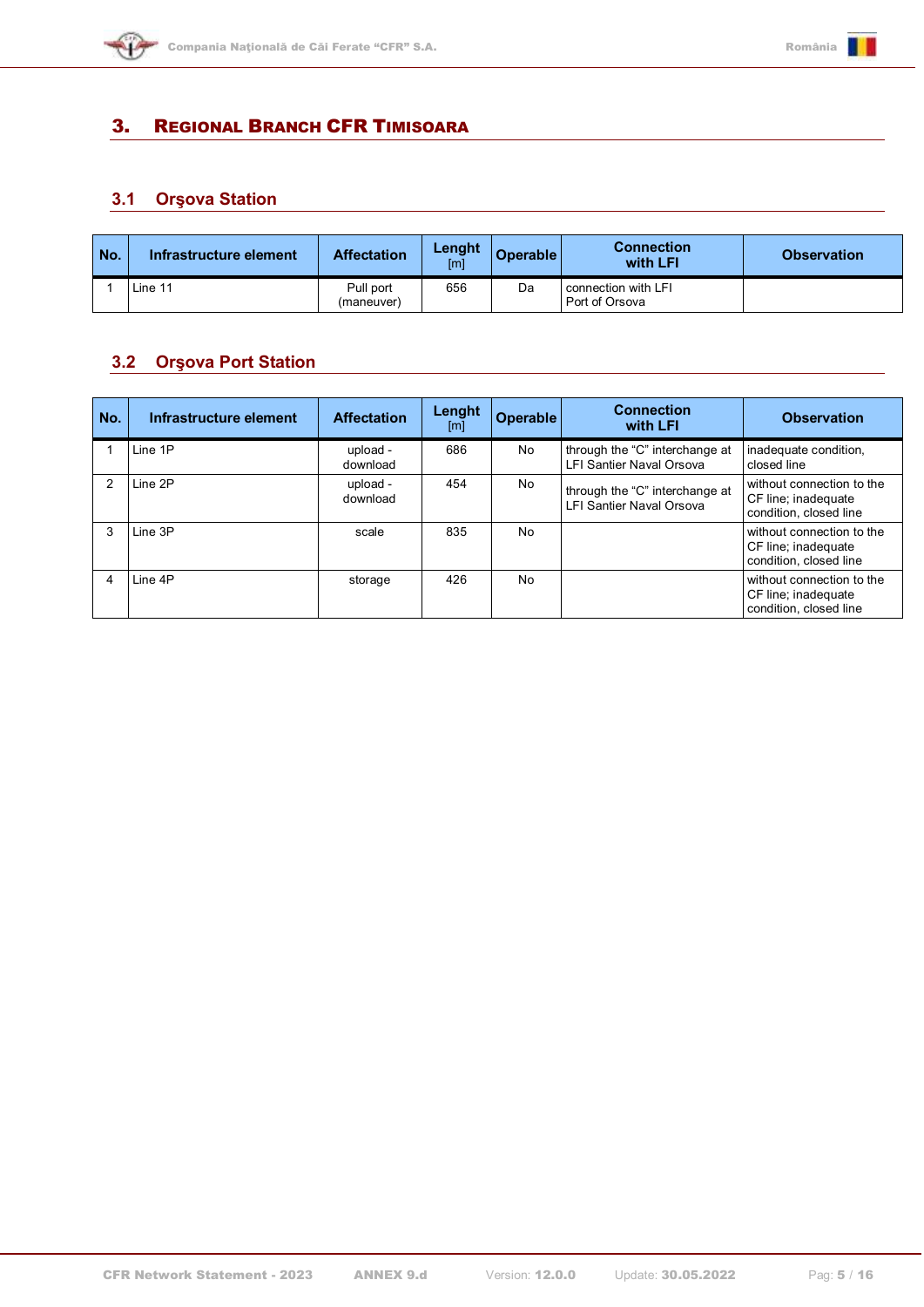

# <span id="page-5-0"></span>4. REGIONAL BRANCH CFR GALATI

# <span id="page-5-1"></span>**4.1 Complex Galaţi: Port Bazin Nou**

| No. | Infrastructure element | <b>Affectation</b> | Lenght<br>[m] | <b>Operable</b> | <b>Connection</b><br>with LFI | <b>Observation</b> |
|-----|------------------------|--------------------|---------------|-----------------|-------------------------------|--------------------|
|     | Line gard              | maneuver           | 907           | Yes             | Cu FLI Unicom Oil             | Port Bazin Nou     |
| 2   | Line cântar            | maneuver           | 365           | Yes             | Terminal si LFI City          |                    |
| 3   | Line 1 Cheu            | siding             | 761           | Yes             |                               |                    |
| 4   | Line 2 Cheu            | siding             | 200           | Yes             | $\overline{\phantom{0}}$      |                    |
| 5   | Line mixtă             | siding             | 58            | Yes             |                               |                    |
| 6   | Line 1T                | siding             | 225           | Yes             |                               |                    |
|     | Line 2T                | siding             | 220           | Yes             |                               |                    |
| 8   | Line 3T                | siding             | 178           | Yes             | -                             |                    |
| 9   | Line 4T                | siding             | 180           | Yes             | $\overline{\phantom{a}}$      |                    |
|     |                        |                    |               |                 |                               |                    |

## <span id="page-5-2"></span>**4.2 Complex Galaţi: Port Docuri**

| No. | Infrastructure element | <b>Affectation</b> | Lenght<br>[m] | <b>Operable</b> | <b>Connection</b><br>with LFI | <b>Observation</b> |
|-----|------------------------|--------------------|---------------|-----------------|-------------------------------|--------------------|
|     | Line nr. 4             | siding             | 86            | Yes             | $\overline{\phantom{0}}$      | Port Docuri        |
|     | Line nr. 5             | siding             | 447           | Yes             |                               |                    |
| 3   | Line nr. 6             | siding             | 521           | Yes             | $\overline{\phantom{0}}$      |                    |
| 4   | Line nr. 12            | siding             | 482           | Yes             |                               |                    |
|     |                        |                    |               |                 | $\overline{\phantom{a}}$      |                    |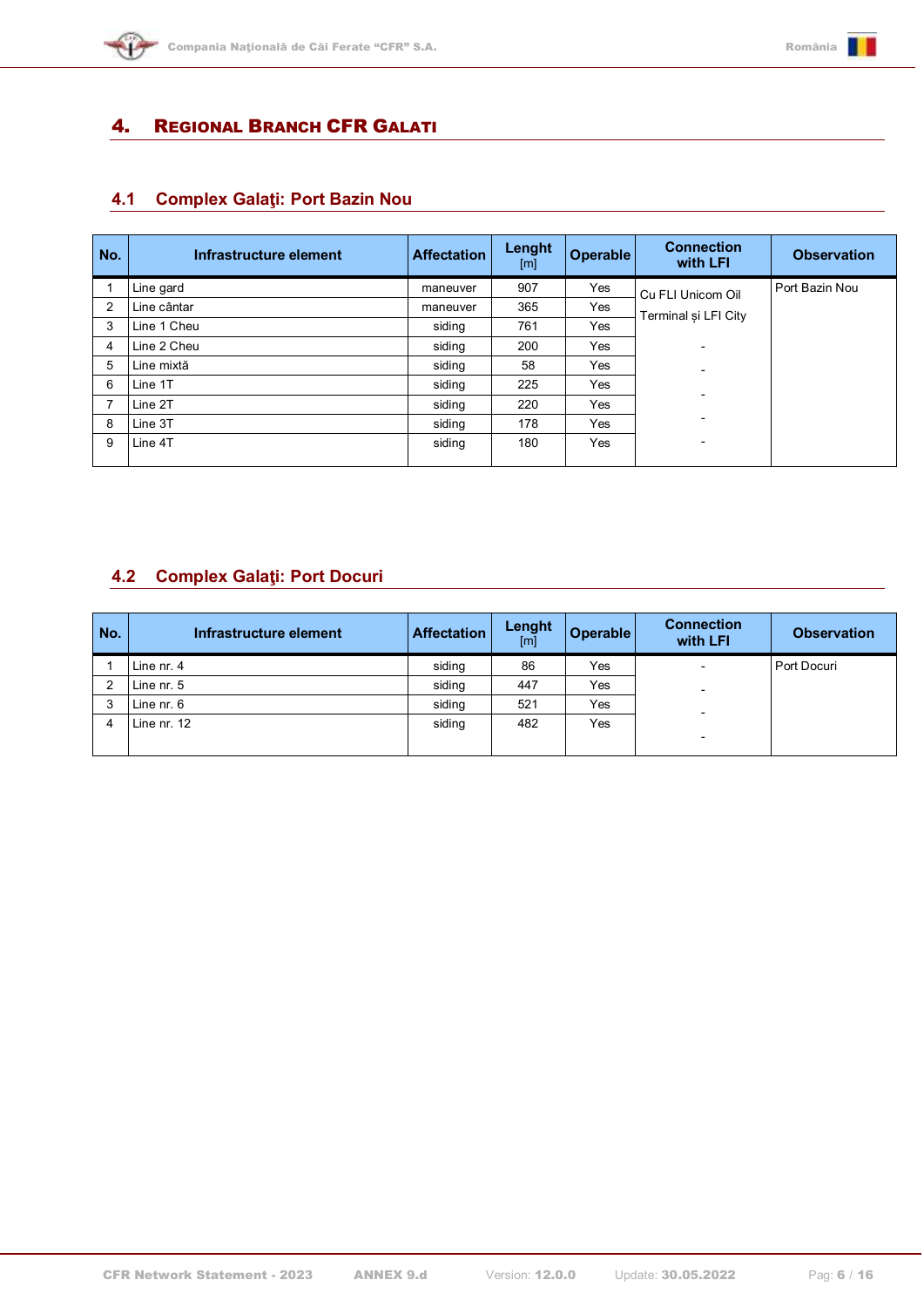

## <span id="page-6-0"></span>5. REGIONAL BRANCH CFR CONSTANTA

# <span id="page-6-1"></span>**5.1 Constanţa Port Zone A Station**

| No. | Infrastructure element    | <b>Affectation</b>             | Lenght<br>[ <sub>m</sub> ] | <b>Operable</b> | <b>Connection</b><br>with LFI                                   | <b>Observation</b> |
|-----|---------------------------|--------------------------------|----------------------------|-----------------|-----------------------------------------------------------------|--------------------|
| 1   | $L1 -$ receiving-shipping | maneuver                       | 741                        | Yes             | LFI SC Santierul Naval SA C-ta                                  |                    |
| 2   | L2 - receiving-shipping   | maneuver                       | 723                        | Yes             |                                                                 |                    |
| 3   | L3 - receiving-shipping   | maneuver                       | 744                        | Yes             |                                                                 |                    |
| 4   | L4 - receiving-shipping   | maneuver                       | 318                        | Yes             |                                                                 |                    |
| 5   | $L1 -$ washing cars       | maneuver                       | 306                        | No              |                                                                 |                    |
| 6   | L2 - washing cars         | maneuver                       | 86                         | No              |                                                                 |                    |
| 7   | $L3 -$ washing cars       | maneuver                       | 137                        | No              |                                                                 |                    |
| 8   | $L4 - washing cars$       | maneuver                       | 450                        | Yes             |                                                                 |                    |
| 9   | $L5 - washing cars$       | maneuver                       | 449                        | Yes             |                                                                 |                    |
| 10  | L1 - sorting Port Nou     | siding                         | 227                        | No              |                                                                 |                    |
| 11  | L2 - sorting Port Nou     | siding                         | 229                        | No              |                                                                 |                    |
| 12  | L3 - sorting Port Nou     | siding                         | 290                        | No              |                                                                 |                    |
| 13  | L4 - sorting Port Nou     | siding                         | 387                        | Yes             |                                                                 |                    |
| 14  | L5 - sorting Port Nou     | siding                         | 334                        | No              |                                                                 |                    |
| 15  | L6 - sorting Port Nou     | siding                         | 186                        | Yes             |                                                                 |                    |
| 16  | L7 - sorting Port Nou     | siding                         | 283                        | Yes             |                                                                 |                    |
| 17  | $L1 - big$ sorting        | maneuver                       | 241                        | Yes             |                                                                 |                    |
| 18  | $L2 - big$ sorting        | maneuver                       | 241                        | Yes             |                                                                 |                    |
| 19  | $L3 - big$ sorting        | maneuver                       | 196                        | Yes             |                                                                 |                    |
| 20  | $L4 - big$ sorting        | maneuver                       | 218                        | Yes             |                                                                 |                    |
| 21  | $L4$ – little sorting     | maneuver                       | 274                        | Yes             | LFI SNTFM CFR MARFA - close                                     |                    |
|     |                           |                                |                            |                 | LFI SC Romania Euroest SA-Remiza<br>Loc. (si SC Tehnotrans SRL) |                    |
| 22  | L1 - third Concrete       | maneuver                       | 245                        | Yes             |                                                                 |                    |
| 23  | L2 - third Concrete       | maneuver                       | 167                        | Yes             |                                                                 |                    |
| 24  | L3 - third Concrete       | maneuver                       | 232                        | No              |                                                                 |                    |
| 25  | L4 - third Concrete       | maneuver                       | 232                        | No              |                                                                 |                    |
| 26  | $L5$ – third Concrete     | maneuver                       | 233                        | No              |                                                                 |                    |
| 27  | $L1 -$ warehouses         | maneuver +<br>upload/ download | 139                        | Yes             |                                                                 |                    |
| 28  | $L2 -$ warehouses         | maneuver +<br>upload/ download | 139                        | Yes             |                                                                 |                    |
| 29  | $L3 -$ warehouses         | maneuver +<br>upload/ download | 324                        | No              |                                                                 |                    |
| 30  | $L1$ – north Quay         | maneuver +<br>upload/ download | 559                        | Yes             |                                                                 |                    |
| 31  | $L2$ – north Quay         | maneuver +<br>upload/ download | 559                        | Yes             |                                                                 |                    |
| 32  | $L3$ – north Quay         | maneuver +<br>upload/ download | 590                        | Yes             |                                                                 |                    |
| 33  | $L4$ – north Quay         | maneuver +<br>upload/ download | 622                        | No              |                                                                 |                    |
| 34  | $L5 - north$ Quay         | maneuver +<br>upload/ download | 589                        | No              |                                                                 |                    |
| 35  | $L6$ – north Quay         | maneuver +<br>upload/ download | 267                        | No              |                                                                 |                    |
| 36  | $L8$ – north Quay         | maneuver +<br>upload/ download | 325                        | No              |                                                                 |                    |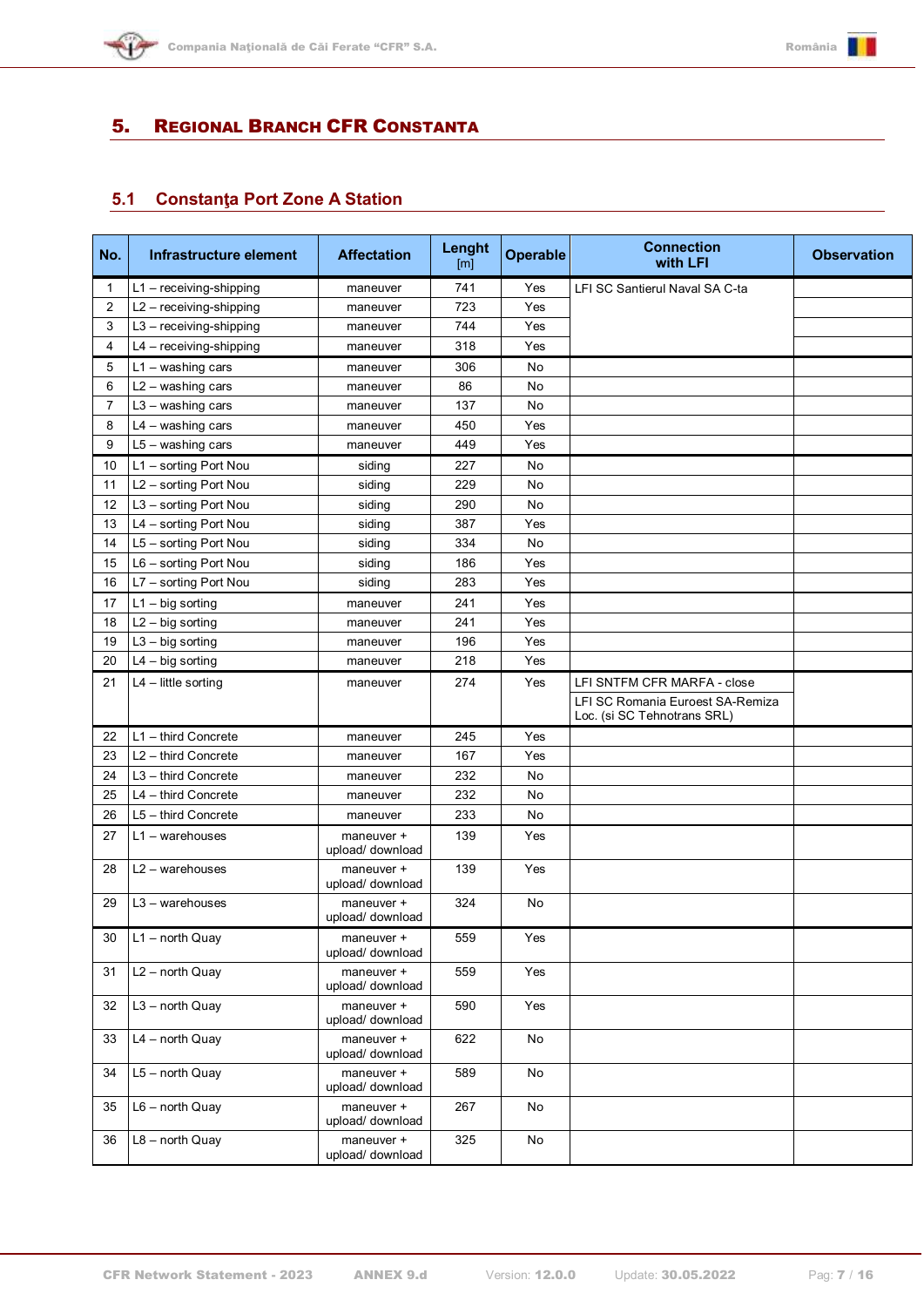



| No. | Infrastructure element  | <b>Affectation</b>             | Lenght<br>$\lceil m \rceil$ | <b>Operable</b>              | <b>Connection</b><br>with LFI | <b>Observation</b> |
|-----|-------------------------|--------------------------------|-----------------------------|------------------------------|-------------------------------|--------------------|
| 37  | $L6 -$ timber           | maneuver +<br>upload/ download | 267                         | Yes                          |                               |                    |
| 38  | L4 - Genovez Quay       | maneuver +<br>upload/ download | 274                         | No                           |                               |                    |
| 39  | L5 - Genovez Quay       | maneuver +<br>upload/ download | 259                         | Yes                          |                               |                    |
| 40  | $L1 - train$ maritime   | maneuver +<br>upload/ download | 262                         | No                           |                               |                    |
| 41  | $L2 - train$ maritime   | maneuver +<br>upload/ download | 254                         | No                           |                               |                    |
| 42  | $L3 - train$ maritime   | maneuver +<br>upload/ download | 311                         | No                           |                               |                    |
| 43  | $L4 - train$ maritime   | maneuver +<br>upload/ download | 264                         | No                           |                               |                    |
| 44  | $L1 -$ sorting old port | maneuver                       | 601                         | Yes                          | LFI CN APM SA - YESnele 0-7   |                    |
| 45  | L2 - sorting old port   | maneuver                       | 321                         | Yes                          | LFI CN APM SA - Digul de Nord |                    |
| 46  | $L3$ – sorting old port | maneuver                       | 312                         | Yes                          |                               |                    |
| 47  | L4 - sorting old port   | maneuver                       | 373                         | Yes                          |                               |                    |
| 48  | L5 - sorting old port   | maneuver                       | 242                         | Yes                          | LFI CN APM SA - YESnele 6-7   |                    |
| 49  | $L6 -$ sorting old port | maneuver                       | 260                         | Yes                          | L max convoi = $300$ m        |                    |
| 50  | L7 - sorting old port   | maneuver                       | 260                         | Yes                          |                               |                    |
| 51  | $L8 -$ sorting old port | maneuver                       | 332                         | Yes                          |                               |                    |
| 52  | $L1 -$ sorting silage 1 | maneuver                       | 419                         | Yes                          |                               |                    |
| 53  | $L2$ – sorting silage 1 | maneuver                       | 383                         | Yes                          |                               |                    |
| 54  | $L3$ – sorting silage 1 | maneuver                       | 438                         | Yes                          | LFI SC SILO-PORT SRL          |                    |
| 55  | L4 - sorting silage 1   | maneuver                       | 267                         | No                           |                               |                    |
| 56  | L5 - sorting silage 1   | maneuver                       | 252                         | Yes                          |                               |                    |
| 57  | $L6 -$ sorting silage 1 | maneuver                       | 292                         | Yes                          |                               |                    |
| 58  | $L1 -$ sorting silage 2 | maneuver                       | 400                         | Yes                          |                               |                    |
| 59  | L2 - sorting silage 2   | maneuver                       | 371                         | Yes                          |                               |                    |
| 60  | L3 - sorting silage 2   | maneuver                       | 404                         | Yes                          |                               |                    |
| 61  | $L4 -$ sorting silage 2 | maneuver                       | 364                         | Yes                          | LFI SC NIVA PRODCOM SRL       |                    |
| 62  | $L5 -$ sorting silage 2 |                                | 341                         | No                           |                               |                    |
| 63  | $L6 -$ sorting silage 2 | maneuver                       | 425                         | No                           |                               |                    |
|     |                         | maneuver                       |                             |                              |                               |                    |
| 64  | $L1 -$ sorting silage 3 | maneuver                       | 301                         | Yes                          |                               |                    |
| 65  | $L2$ – sorting silage 3 | maneuver                       | 340                         | Yes                          |                               |                    |
| 66  | L3 - sorting silage 3   | maneuver                       | 371                         | Yes                          |                               |                    |
| 67  | $L4 -$ sorting silage 3 | maneuver                       | 272                         | No                           |                               |                    |
| 68  | $L5 -$ sorting silage 3 | maneuver                       | 144                         | Yes                          | LFI SC FRIAL SA Line 2        |                    |
| 69  | $L6 -$ sorting silage 3 | maneuver                       | 169                         | Yes                          |                               |                    |
| 70  | $L1 - C$ eremag         | maneuver +<br>upload/ download | 172                         | No                           |                               |                    |
| 71  | $L2 - C$ eremag         | maneuver +<br>upload/ download | 244                         | Yes                          |                               |                    |
| 72  | $L3 - C$ eremag         | maneuver +<br>upload/ download | 244                         | No                           |                               |                    |
| 73  | L1 - Cheu Cereale       | maneuver +<br>upload/ download | 556                         | No<br>(pe YESne<br>20 si 21) |                               |                    |
| 74  | L2 - Cheu Cereale       | maneuver +<br>upload/ download | 556                         | No                           |                               |                    |
| 75  | L3 - Cheu Cereale       | maneuver +<br>upload/ download | 500                         | No                           |                               |                    |
| 76  | L4 - Cheu Cereale       | maneuver +<br>upload/ download | 470                         | No                           |                               |                    |
| 77  | L5 - Cheu Cereale       | maneuver +<br>upload/ download | 280                         | Yes                          |                               |                    |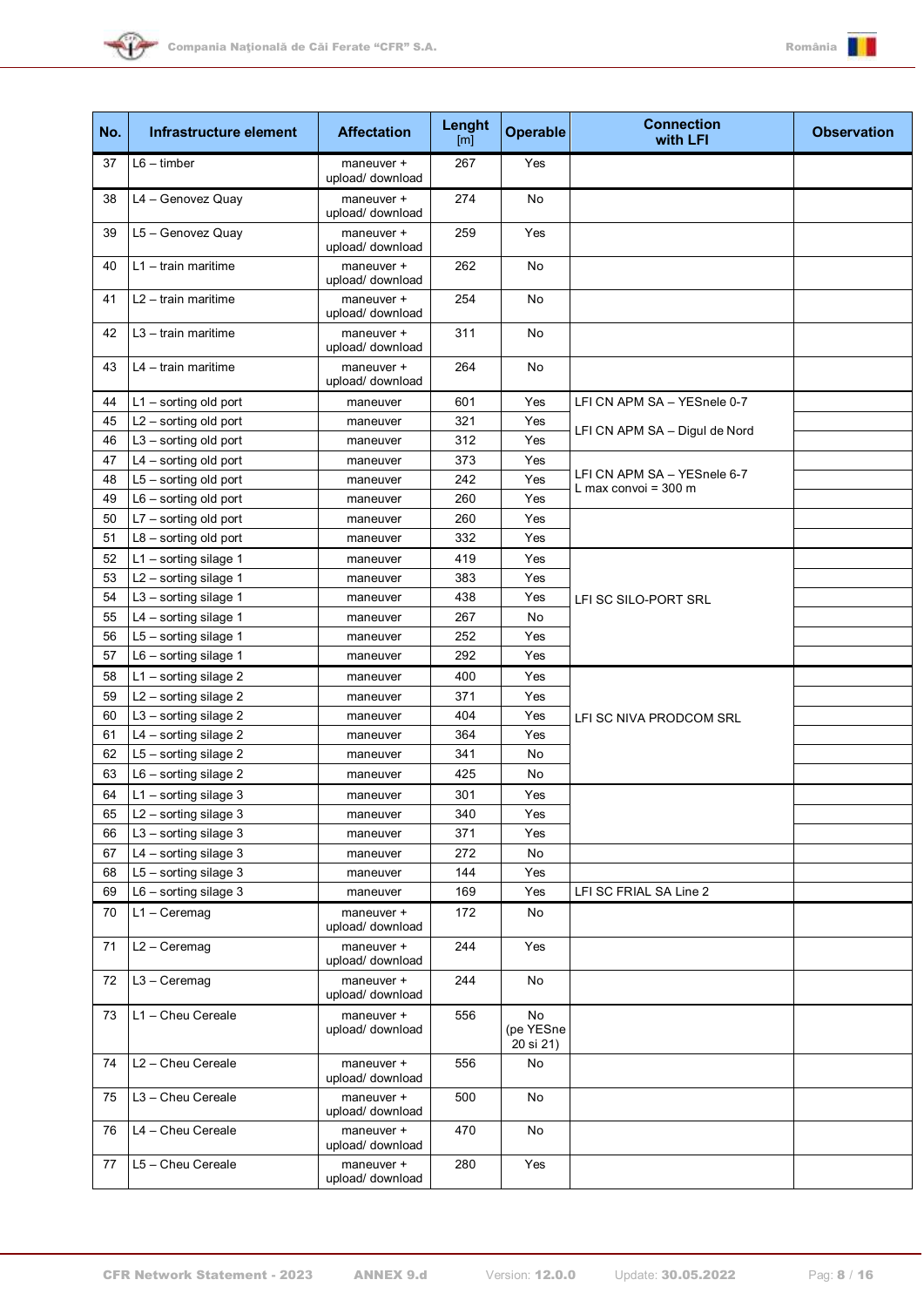



| No. | Infrastructure element | <b>Affectation</b>             | Lenght<br>[m] | <b>Operable</b> | <b>Connection</b><br>with LFI | <b>Observation</b> |
|-----|------------------------|--------------------------------|---------------|-----------------|-------------------------------|--------------------|
| 78  | L6 - Cheu Cereale      | maneuver +<br>upload/ download | 10            | No              |                               |                    |
| 79  | L1 - sorting Mol 1     | maneuver                       | 121           | Yes             |                               |                    |
| 80  | L2 - sorting Mol 1     | maneuver                       | 168           | No              |                               |                    |
| 81  | $L3$ – sorting Mol 1   | maneuver                       | 172           | Yes             |                               |                    |
| 82  | L4 - sorting Mol 1     | maneuver                       | 161           | Yes             |                               |                    |
| 83  | L5 - sorting Mol 1     | maneuver                       | 181           | Yes             |                               |                    |
| 84  | $L6 -$ sorting Mol 1   | maneuver                       | 138           | <b>No</b>       |                               |                    |
| 85  | $L7 -$ sorting Mol 1   | maneuver                       | 111           | Yes             |                               |                    |
| 86  | $L8 -$ sorting Mol 1   | maneuver                       | 130           | Yes             |                               |                    |
| 87  | $L1 -$ berths Mol 1    | maneuver +<br>upload/ download | 670           | Yes             |                               |                    |
| 88  | L2 - Berth Mol 1       | maneuver +<br>upload/ download | 670           | Yes             |                               |                    |
| 89  | L3 - Berth Mol 1       | maneuver +<br>upload/ download | 668           | Yes             |                               |                    |
| 90  | L4 - Berth Mol 1       | maneuver +<br>upload/ download | 668           | No              |                               |                    |
| 91  | L1 Shooting            | maneuver                       | 80            | <b>YES</b>      |                               |                    |
| 92  | L1 Shooting            | maneuver                       | 38            | <b>YES</b>      |                               |                    |

## <span id="page-8-0"></span>**5.2 Constanţa Port Zona B Station**

| No.            | Infrastructure element | <b>Affectation</b>              | Lenght<br>[m] | <b>Operable</b> | <b>Connection</b><br>with LFI                      | <b>Observation</b> |
|----------------|------------------------|---------------------------------|---------------|-----------------|----------------------------------------------------|--------------------|
| 1              | Line OF                | Maneuver                        | 598           | <b>YES</b>      | SNTFM Revizie Vagoane<br><b>SNTFM PAE Port Cta</b> |                    |
| 2              | Line 1F                | Receipt/dispatch/<br>formations | 566           | <b>YES</b>      |                                                    |                    |
| 3              | Line 2F                | Receipt/dispatch/<br>formations | 672           | <b>YES</b>      |                                                    |                    |
| 4              | Line 3F                | Receipt/dispatch/<br>formations | 693           | <b>NO</b>       |                                                    |                    |
| 5              | Line 4F                | Receipt/dispatch/<br>formations | 686           | <b>YES</b>      |                                                    |                    |
| 6              | Line 5F                | Receipt/dispatch/<br>formations | 632           | <b>NO</b>       |                                                    |                    |
| $\overline{7}$ | Line 1B2               | Receipt/dispatch/<br>formations | 613           | <b>YES</b>      |                                                    |                    |
| 8              | Line 2B2               | Receipt/dispatch/<br>formations | 571           | <b>YES</b>      |                                                    |                    |
| 9              | Line 3B2               | Receipt/dispatch/<br>formations | 570           | <b>YES</b>      |                                                    |                    |
| 10             | Line 4B2               | Receipt/dispatch/<br>formations | 579           | <b>YES</b>      |                                                    |                    |
| 11             | Line 5B2               | Receipt/dispatch/<br>formations | 554           | <b>YES</b>      |                                                    |                    |
| 12             | Line 6B2               | Receipt/dispatch/<br>formations | 508           | <b>NO</b>       |                                                    |                    |
| 13             | Line 7B2               | Receipt/dispatch/<br>formations | 509           | <b>NO</b>       |                                                    |                    |
| 14             | Line 8B2               | Receipt/dispatch/<br>formations | 795           | <b>YES</b>      |                                                    |                    |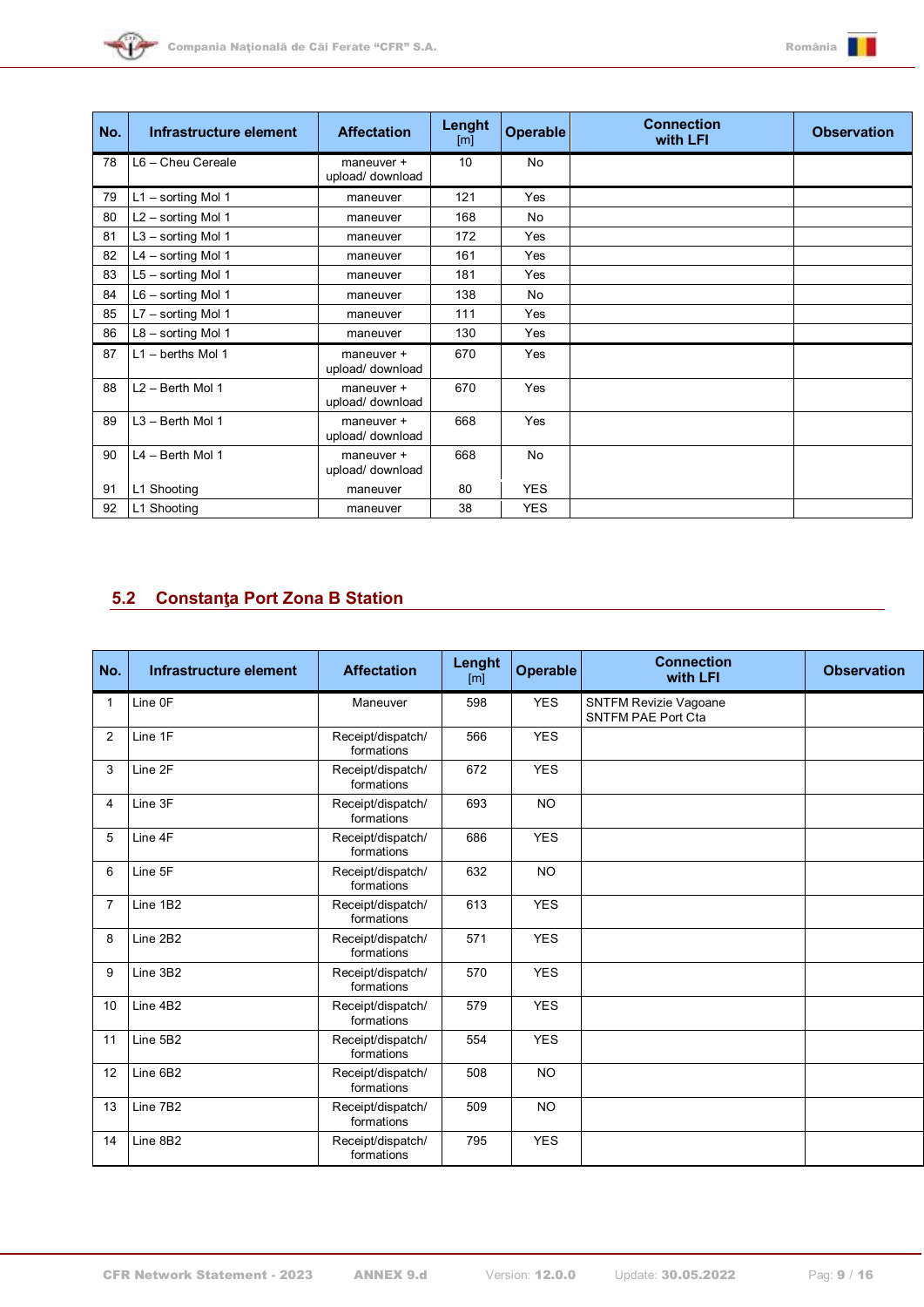



| No. | Infrastructure element | <b>Affectation</b>              | Lenght<br>[ml] | Operable   | <b>Connection</b><br>with LFI                                                   | <b>Observation</b> |
|-----|------------------------|---------------------------------|----------------|------------|---------------------------------------------------------------------------------|--------------------|
| 15  | Line 9B2               | Receipt/dispatch/<br>formations | 488            | <b>YES</b> |                                                                                 |                    |
| 16  | Line 10B2              | Receipt/dispatch/<br>formations | 479            | <b>NO</b>  |                                                                                 |                    |
| 17  | Line 11B2              | Receipt/dispatch/<br>formations | 454            | <b>NO</b>  |                                                                                 |                    |
| 18  | Line 12B2              | Receipt/dispatch/<br>formations | 523            | <b>NO</b>  |                                                                                 |                    |
| 19  | Line 13B2              | Receipt/dispatch/<br>formations | 508            | <b>NO</b>  |                                                                                 |                    |
| 20  | Line 14B2              | Receipt/dispatch/<br>formations | 438            | <b>NO</b>  |                                                                                 |                    |
| 21  | Line 1A1               | Receipt/dispatch/<br>formations | 726            | <b>YES</b> |                                                                                 |                    |
| 22  | Line 2A1               | Receipt/dispatch/<br>formations | 726            | <b>YES</b> |                                                                                 |                    |
| 23  | Line 3A1               | Receipt/dispatch/<br>formations | 734            | <b>YES</b> |                                                                                 |                    |
| 24  | Line 4A1               | Receipt/dispatch/<br>formations | 532            | <b>YES</b> |                                                                                 |                    |
| 25  | Line 5A1               | Receipt/dispatch/<br>formations | 828            | <b>NO</b>  |                                                                                 |                    |
| 26  | Line 6A1               | Receipt/dispatch/<br>formations | 813            | <b>YES</b> |                                                                                 |                    |
| 27  | Line 7A1               | Receipt/dispatch/<br>formations | 783            | <b>YES</b> |                                                                                 |                    |
| 28  | Line 8A1               | Receipt/dispatch/<br>formations | 852            | <b>YES</b> |                                                                                 |                    |
| 29  | Line 9A1               | Primire- Maneuver               | 769            | <b>NO</b>  |                                                                                 |                    |
| 30  | Line 1A2               | Maneuver                        | 438            | <b>YES</b> | SC CHIMPEX SA Magazii 2,3,4<br>POST REVIZIE Liniile 1,2,3<br>PAE Constanta port |                    |
| 31  | Line 2A2               | Maneuver                        | 498            | <b>NO</b>  |                                                                                 |                    |
| 32  | Line 3A2               | Maneuver                        | 515            | <b>NO</b>  |                                                                                 |                    |
| 33  | Line 4A2               | Maneuver                        | 453            | <b>YES</b> |                                                                                 |                    |
| 34  | Line 5A2               | Maneuver                        | 468            | <b>NO</b>  |                                                                                 |                    |
| 35  | Line 6A2               | Maneuver                        | 488            | <b>NO</b>  |                                                                                 |                    |
| 36  | Line 1B1               | Maneuver                        | 509            | NO         |                                                                                 |                    |
| 37  | Line 2B1               | Maneuver                        | 508            | NO.        |                                                                                 |                    |
| 38  | Line 3B1               | Maneuver                        | 554            | <b>YES</b> |                                                                                 |                    |
| 39  | Line 4B1               | Maneuver                        | 579            | NO.        |                                                                                 |                    |
| 40  | Line 5B1               | Maneuver                        | 570            | NO.        |                                                                                 |                    |
| 41  | Line 6B1               | Maneuver                        | 571            | NO.        |                                                                                 |                    |
| 42  | Line 7B1               | Siding                          | 613            | <b>NO</b>  |                                                                                 |                    |
| 43  | Line 8B1               | Siding                          | 573            | <b>NO</b>  |                                                                                 |                    |
| 44  | Line 9B1               | Siding                          | 573            | <b>NO</b>  |                                                                                 |                    |
| 45  | Line 10B1              | Siding                          | 535            | <b>NO</b>  |                                                                                 |                    |
| 46  | Line 11B1              | Siding                          | 536            | <b>NO</b>  |                                                                                 |                    |
| 47  | Line 12B1              | Siding                          | 547            | <b>NO</b>  |                                                                                 |                    |
| 48  | Line 13B1              | Siding                          | 496            | <b>NO</b>  |                                                                                 |                    |
| 49  | Line 14B1              | Siding                          | 532            | <b>NO</b>  |                                                                                 |                    |
| 50  | Line 15B1              | Siding                          | 532            | NO.        |                                                                                 |                    |
| 51  | Line 16B1              | Siding                          | 356            | NO.        |                                                                                 |                    |
| 52  | Line 17B1              | Maneuver                        | 584            | <b>NO</b>  |                                                                                 |                    |
| 53  | Line 1 Old marshalling | Maneuver                        | 275            | <b>YES</b> |                                                                                 |                    |
| 54  | Line 2 Old marshalling | Maneuver                        | 263            | <b>YES</b> |                                                                                 |                    |
| 55  | Line 3 Old marshalling | Maneuver                        | 409            | <b>YES</b> |                                                                                 |                    |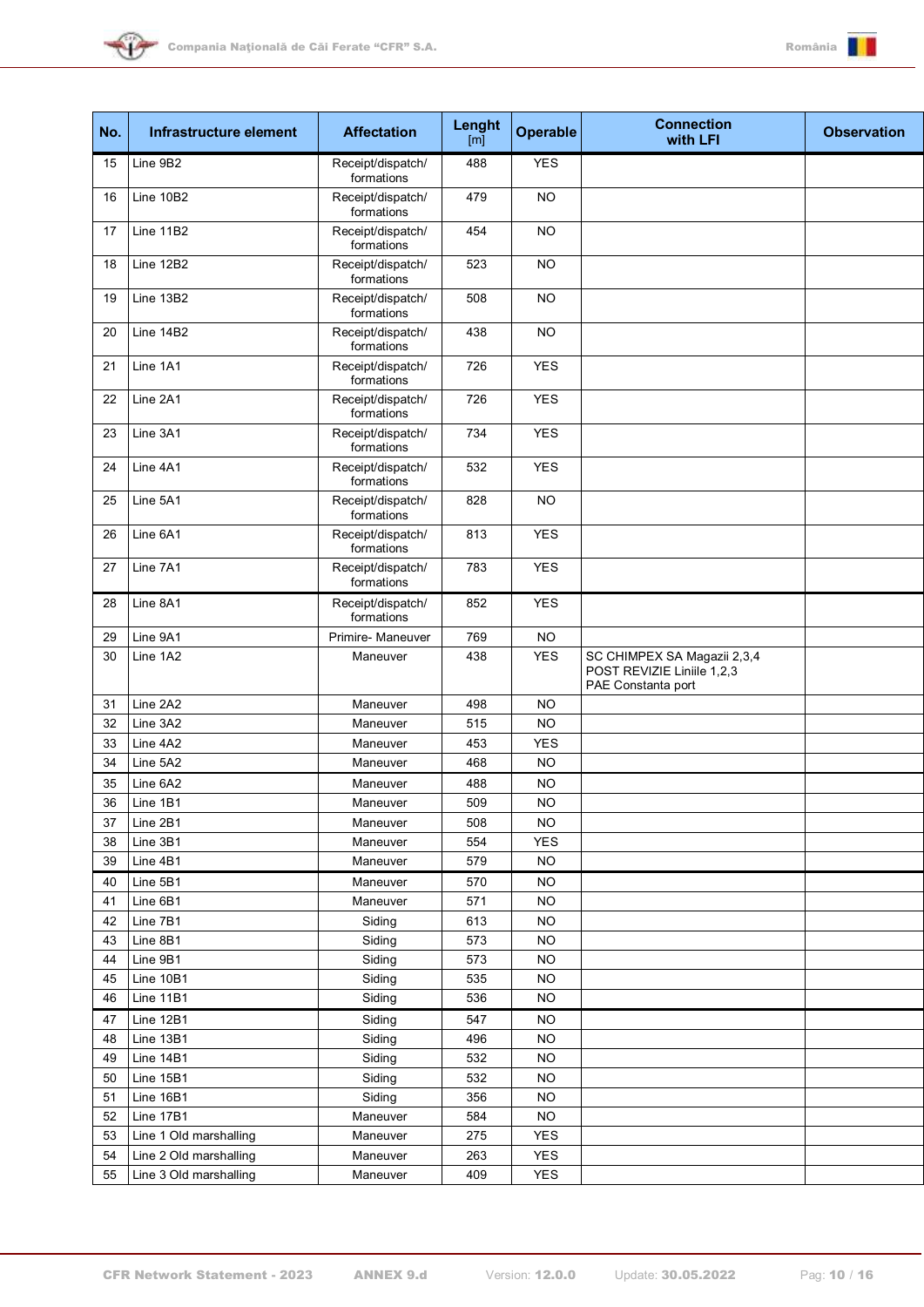



| No. | Infrastructure element  | <b>Affectation</b>                   | Lenght<br>$\lceil m \rceil$ | <b>Operable</b> | <b>Connection</b><br>with LFI | <b>Observation</b> |
|-----|-------------------------|--------------------------------------|-----------------------------|-----------------|-------------------------------|--------------------|
| 56  | Line 4 Old marshalling  | Maneuver                             | 394                         | <b>YES</b>      |                               |                    |
| 57  | Line 5 Old marshalling  | Maneuver                             | 394                         | <b>YES</b>      |                               |                    |
| 58  | Line 6 Old marshalling  | Maneuver                             | 300                         | <b>YES</b>      |                               |                    |
| 59  | Line 7 Old marshalling  | Maneuver                             | 263                         | <b>YES</b>      |                               |                    |
| 60  | Line 8 Old marshalling  | Maneuver                             | 239                         | <b>YES</b>      |                               |                    |
| 61  | Line 9 Old marshalling  | Maneuver                             | 157                         | <b>YES</b>      |                               |                    |
| 62  | Line 10 Old marshalling | Maneuver                             | 135                         | <b>YES</b>      |                               |                    |
| 63  | Line 11 Old marshalling | Maneuver                             | 360                         | <b>YES</b>      |                               |                    |
| 64  | Line 12 Old marshalling | Maneuver                             | 328                         | <b>YES</b>      |                               |                    |
| 65  | Line 13 Old marshalling | Maneuver                             | 454                         | <b>YES</b>      |                               |                    |
| 66  | Line 14 Old marshalling | Maneuver                             | 261                         | <b>YES</b>      |                               |                    |
| 67  | Line 1 New marshalling  | Maneuver                             | 292                         | <b>YES</b>      |                               |                    |
| 68  | Line 2 New marshalling  | Maneuver+scale                       | 315                         | <b>YES</b>      |                               |                    |
| 69  | Line 3 New marshalling  | Maneuver                             | 353                         | <b>YES</b>      |                               |                    |
| 70  | Line 4 New marshalling  | Maneuver                             | 335                         | <b>YES</b>      |                               |                    |
| 71  | Line 5 New marshalling  | Maneuver                             | 405                         | <b>YES</b>      |                               |                    |
| 72  | Line 6 New marshalling  | Maneuver                             | 336                         | <b>YES</b>      |                               |                    |
| 73  | Line 7 New marshalling  | Maneuver                             | 213                         | <b>YES</b>      |                               |                    |
| 74  | Line 8 New marshalling  | Maneuver                             | 174                         | <b>YES</b>      |                               |                    |
| 75  | Line 9 New marshalling  | Maneuver                             | 213                         | <b>YES</b>      |                               |                    |
| 76  | Line 10 New marshalling | Maneuver                             | 283                         | <b>YES</b>      |                               |                    |
| 77  | Line 11 New marshalling | Maneuver                             | 308                         | <b>YES</b>      |                               |                    |
| 78  | Line 12 New marshalling | Maneuver+ scale                      | 206                         | <b>YES</b>      |                               |                    |
| 79  | Line 13 New marshalling | Maneuver                             | 206                         | <b>YES</b>      | OMV PETROM SA                 |                    |
| 80  | Line 1 Berth 35-38      | Maneuver+loading/<br>unloading       | 701                         | <b>YES</b>      |                               |                    |
| 81  | Line 2 Berth 35-38      | Maneuver+loading/<br>unloading       | 728                         | <b>YES</b>      |                               |                    |
| 82  | Line 3 Berth 35-38      | Maneuver+loading/<br>unloading       | 834                         | <b>YES</b>      |                               |                    |
| 83  | Line 4 Berth 35-38      | Maneuver+loading/<br>unloading       | 763                         | <b>YES</b>      |                               |                    |
| 84  | Line 5 Berth 35-38      | Maneuver+loading/<br>unloading       | 763                         | <b>YES</b>      |                               |                    |
| 85  | Line $6$ Berth 40-43    | Maneuver+loading/<br>unloading       | 768                         | <b>YES</b>      |                               |                    |
| 86  | Line 7 Berth 40-43      | Maneuver+loading/<br>unloading       | 768                         | <b>YES</b>      |                               |                    |
| 87  | Line 1 Berth 44         | Maneuver+loading/<br>unloading       | 351                         | <b>YES</b>      |                               |                    |
| 88  | Line 2 Berth 44         | Maneuver+loading/<br>unloading       | 351                         | <b>YES</b>      |                               |                    |
| 89  | Line 3 Berth 44         | Maneuver+loading/<br>unloading+scale | 328                         | <b>YES</b>      |                               |                    |
| 90  | Line 4 Berth 44         | Maneuver+loading/<br>unloading       | 25                          | <b>YES</b>      |                               |                    |
| 91  | Line 5 Berth 44         | Maneuver+loading/<br>unloading       | 331                         | <b>YES</b>      |                               |                    |
| 92  | Line 6 Berth 44         | Maneuver+loading/<br>unloading       | 331                         | <b>YES</b>      |                               |                    |
| 93  | Line 1 Berth 45-48      | Maneuver+loading/<br>unloading       | 817                         | <b>YES</b>      |                               |                    |
| 94  | Line 2 Berth 45-48      | Maneuver+loading/<br>unloading       | 817                         | <b>YES</b>      |                               |                    |
| 95  | Line 3 Berth 45-48      | Maneuver+loading/<br>unloading       | 422                         | <b>YES</b>      |                               |                    |
| 96  | Line 4 Berth 45-48      | Maneuver+loading/<br>unloading       | 422                         | <b>YES</b>      |                               |                    |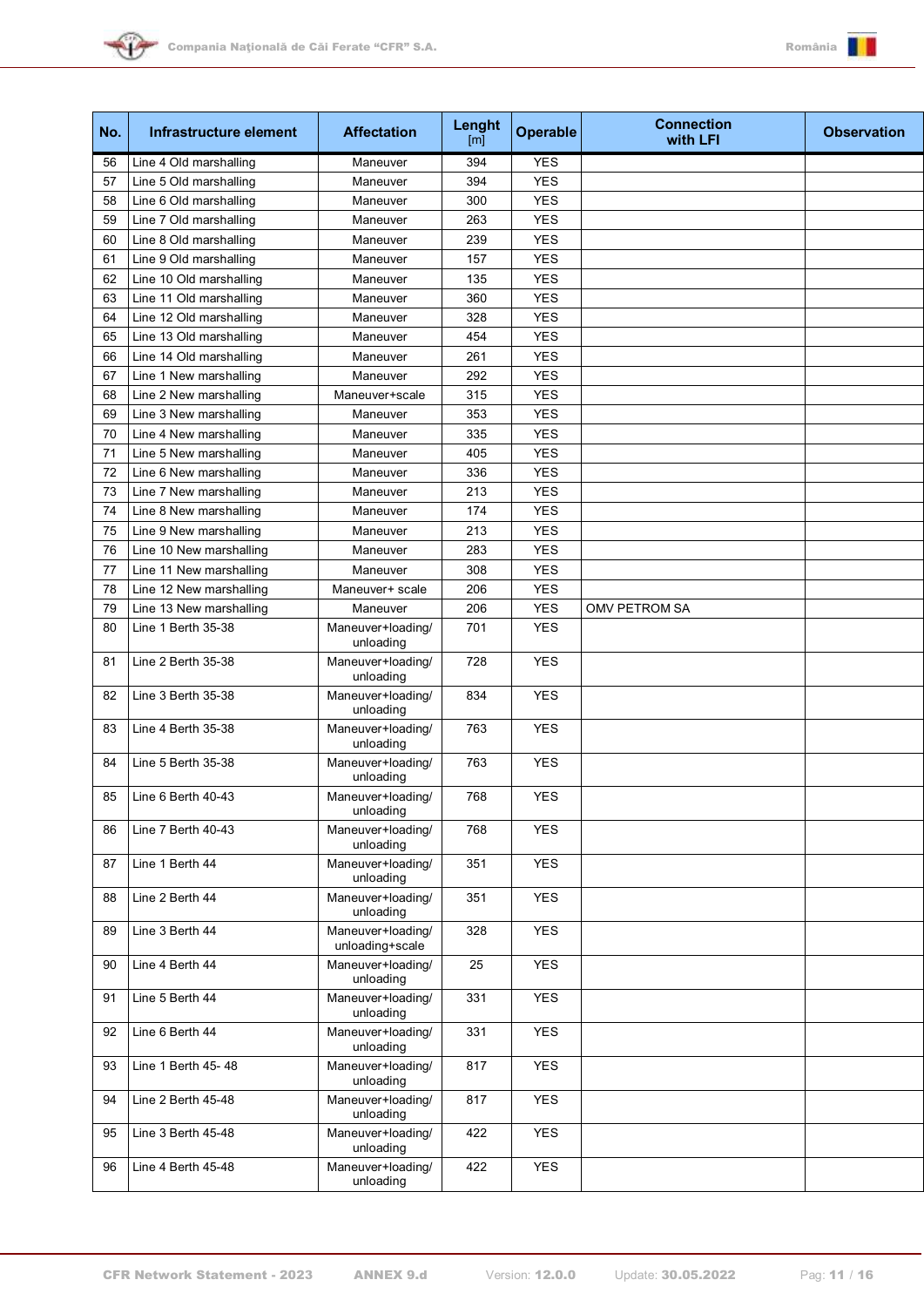



| No. | Infrastructure element | <b>Affectation</b>             | Lenght<br>[m] | <b>Operable</b> | <b>Connection</b><br>with LFI | <b>Observation</b> |
|-----|------------------------|--------------------------------|---------------|-----------------|-------------------------------|--------------------|
| 97  | Line 5 Berth 45-48     | Maneuver+loading/<br>unloading | 375           | <b>YES</b>      |                               |                    |
| 98  | Line 6 Berth 45-48     | Maneuver+loading/<br>unloading | 375           | <b>YES</b>      |                               |                    |
| 99  | Line 7 Berth 45-48     | Maneuver+loading/<br>unloading | 399           | <b>YES</b>      |                               |                    |
| 100 | Firing line1B1         | Maneuver                       | 433           | <b>YES</b>      |                               |                    |
| 101 | Firing line2B1         | Maneuver                       | 345           | <b>YES</b>      |                               |                    |
| 102 | Firing line3B1         | Maneuver                       | 331           | <b>YES</b>      |                               |                    |
| 103 | Firing line4B1         | Maneuver                       | 325           | <b>YES</b>      |                               |                    |
| 104 | Line 1 Old marshalling | Maneuver                       | 248           | <b>YES</b>      |                               |                    |
| 105 | Line 2 Old marshalling | Maneuver                       | 238           | <b>YES</b>      |                               |                    |
| 106 | Linie tragere          | Maneuver                       | 88            | NO.             |                               |                    |
| 107 | Line 1 B <sub>2</sub>  | Maneuver                       | 225           | <b>YES</b>      |                               |                    |

# <span id="page-11-0"></span>**5.3 Constanţa Port Mol 5 Station**

| No.          | Infrastructure element | <b>Affectation</b>              | Lenght<br>[ <sub>m</sub> ] | <b>Operable</b> | <b>Connection</b><br>with LFI                                                          | <b>Observation</b> |
|--------------|------------------------|---------------------------------|----------------------------|-----------------|----------------------------------------------------------------------------------------|--------------------|
| $\mathbf{1}$ | 1 Mol                  | Receipt/dispatch/<br>formations | 510                        | Yes             | <b>SC Azomures SA</b>                                                                  |                    |
| 2            | 2 Mol                  | Receipt/dispatch/<br>formations | 510                        | Yes             |                                                                                        |                    |
| 3            | 3 Mol                  | Receipt/dispatch/<br>formations | 520                        | Yes             |                                                                                        |                    |
| 4            | 4 Mol                  | Receipt/dispatch/<br>formations | 517                        | Yes             |                                                                                        |                    |
| 5            | 5 Mol                  | Receipt/dispatch/<br>formations | 503                        | Yes             |                                                                                        |                    |
| 6            | 6 Mol                  | Receipt/dispatch/<br>formations | 504                        | Yes             |                                                                                        |                    |
| 7            | 7 Mol                  | Receipt/dispatch/<br>formations | 368                        | Yes             |                                                                                        |                    |
| 8            | 8 Mol                  | Receipt/dispatch/<br>formations | 515                        | Yes             |                                                                                        |                    |
| 9            | 9 Mol                  | Receipt/dispatch/<br>formations | 479                        | Yes             |                                                                                        |                    |
| 10           | 10 Mol                 | Receipt/dispatch/<br>formations | 468                        | Yes             |                                                                                        |                    |
| 11           | 11 Mol                 | Receipt/dispatch/<br>formations | 556                        | <b>No</b>       |                                                                                        |                    |
| 12           | 7D                     | Maneuver                        | 504                        | <b>No</b>       |                                                                                        |                    |
| 13           | 8D                     | Maneuver                        | 552                        | Yes             |                                                                                        |                    |
| 14           | 8F                     | Maneuver                        | 400                        | Yes             | SC Oil T erminal Platforma Port<br>SC Oil Terminal Platforma L iniile<br>10F, 11F, 12F |                    |
| 15           | 9F                     | Maneuver                        | 600                        | Yes             | SC Oil T erminal Platforma Port<br>SC Oil Terminal Platforma L iniile<br>10F, 11F, 12F |                    |
| 16           | 9 <sub>D</sub>         | Maneuver                        | 519                        | Yes             | SC Oil T erminal Platforma Port<br>SC Oil Terminal Platforma Liniile<br>10F, 11F, 12F  |                    |
| 17           | 10 <sub>D</sub>        | Maneuver                        | 434                        | Yes             |                                                                                        |                    |
| 18           | <b>11D</b>             | Maneuver                        | 494                        | Yes             |                                                                                        |                    |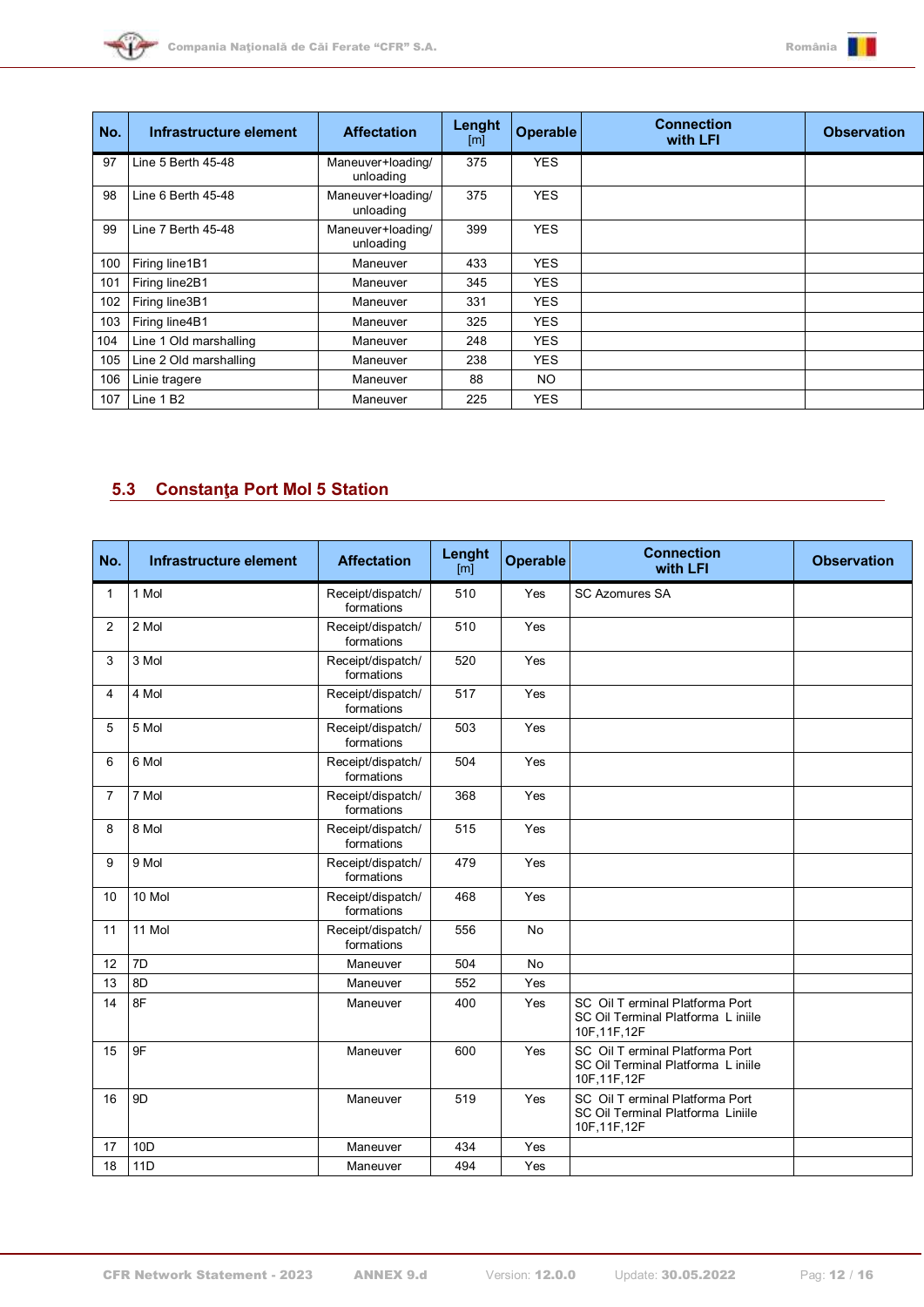



| No. | Infrastructure element | <b>Affectation</b>              | Lenght<br>[m] | <b>Operable</b> | <b>Connection</b><br>with LFI   | <b>Observation</b> |
|-----|------------------------|---------------------------------|---------------|-----------------|---------------------------------|--------------------|
| 19  | 1Z                     | Maneuver                        | 745           | Yes             | <b>CRH Ciment sa Bucuresti</b>  |                    |
| 20  | 2Z                     | Maneuver                        | 742           | Yes             | <b>CRH Ciment sa Bucuresti</b>  |                    |
| 21  | 3TZone V               | Maneuver                        | 529           | Yes             |                                 |                    |
| 22  | 4TZone V               | Maneuver                        | 300           | Yes             |                                 |                    |
| 23  | 5TZone V               | Maneuver                        | 307           | Yes             |                                 |                    |
| 24  | 6TZone V               | Maneuver                        | 308           | Yes             | North Star Shipping Berth 64    |                    |
| 25  | 7TZone V               | Maneuver                        | 395           | Yes             |                                 |                    |
| 26  | 8TZone V               | Maneuver                        | 271           | Yes             |                                 |                    |
| 27  | 9TZone V               | Maneuver                        | 270           | Yes             |                                 |                    |
| 28  | 1TZone IV              | Maneuver                        | 111           | Yes             |                                 |                    |
| 29  | 2TZone IV              | Maneuver                        | 187           | Yes             |                                 |                    |
| 30  | 3TZone IV              | Maneuver                        | 201           | Yes             |                                 |                    |
| 31  | 4TZone IV              | Upload/download                 | 273           | Yes             | Chimpex Descarcare Uree         |                    |
| 32  | 5TZone IV              | Upload/download                 | 368           | Yes             |                                 |                    |
| 33  | 6TZone IV              | Upload/download                 | 414           | Yes             |                                 |                    |
| 34  | 7TZone IV              | Upload/download                 | 255           | Yes             |                                 |                    |
| 35  | 8TZone IV              | Upload/download                 | 184           | Yes             |                                 |                    |
| 36  | 9TZone IV              | Upload/download                 | 205           | Yes             |                                 |                    |
| 37  | 10TZone IV             | Upload/download                 | 243           | Yes             |                                 |                    |
| 38  | 11TZone IV             | Upload/download                 | 227           | Yes             | <b>Chimpex Incarcare Fosfat</b> |                    |
| 39  | 12TZone IV             | Upload/download                 | 228           | Yes             |                                 |                    |
|     | 1TZone III             |                                 |               |                 |                                 |                    |
| 40  |                        | Upload/download                 | 429           | Yes             |                                 |                    |
| 41  | 2TZone III             | Upload/download                 | 392           | Yes             |                                 |                    |
| 42  | 3TZone III             | Upload/download                 | 374           | Yes             |                                 |                    |
| 43  | 4TZone III             | Upload/download                 | 374           | Yes             |                                 |                    |
| 44  | 5TZone III             | Upload/download                 | 392           | Yes             |                                 |                    |
| 45  | 6TZone III             | Maneuver+loading<br>/ unloading | 437           | Yes             | SC Frial Liniile 1,2,3          |                    |
| 46  | 7TZone III             | Maneuver+loading<br>/ unloading | 133           | Yes             | SC Frial Liniile 1,2,3          |                    |
| 47  | 8TZone III             | Maneuver+loading<br>/ unloading | 123           | Yes             |                                 |                    |
| 48  | 9TZone III             | Maneuver+loading<br>/ unloading | 416           | Yes             |                                 |                    |
| 49  | 10TZone III            | Maneuver+loading<br>/ unloading | 420           | Yes             |                                 |                    |
| 50  | 1 Berth 49-52          | Maneuver+loading<br>/ unloading | 1200          | Yes             |                                 |                    |
| 51  | 2 Berth 49-52          | Maneuver+loading<br>/ unloading | 1200          | Yes             |                                 |                    |
| 52  | 3 Berth 49-52          | Maneuver+loading<br>/ unloading | 684           | Yes             |                                 |                    |
| 53  | 4 Berth 49-52          | Maneuver+loading<br>/ unloading | 684           | Yes             |                                 |                    |
| 54  | 1Berth 54-57           | Maneuver+loading<br>/ unloading | 881           | Yes             |                                 |                    |
| 55  | 2 Berth 54-57          | Maneuver+loading<br>/ unloading | 881           | Yes             |                                 |                    |
| 56  | 2bisD 54-57            | Maneuver+loading<br>/ unloading | 1104          | Yes             |                                 |                    |
| 57  | 3 Berth 54-57          | Maneuver+loading<br>/ unloading | 1104          | Yes             |                                 |                    |
| 58  | 4 Berth 54-57          | Maneuver+loading<br>/ unloading | 918           | Yes             |                                 |                    |
| 59  | 1Berth 59-62           | Maneuver+loading<br>/ unloading | 879           | Yes             |                                 |                    |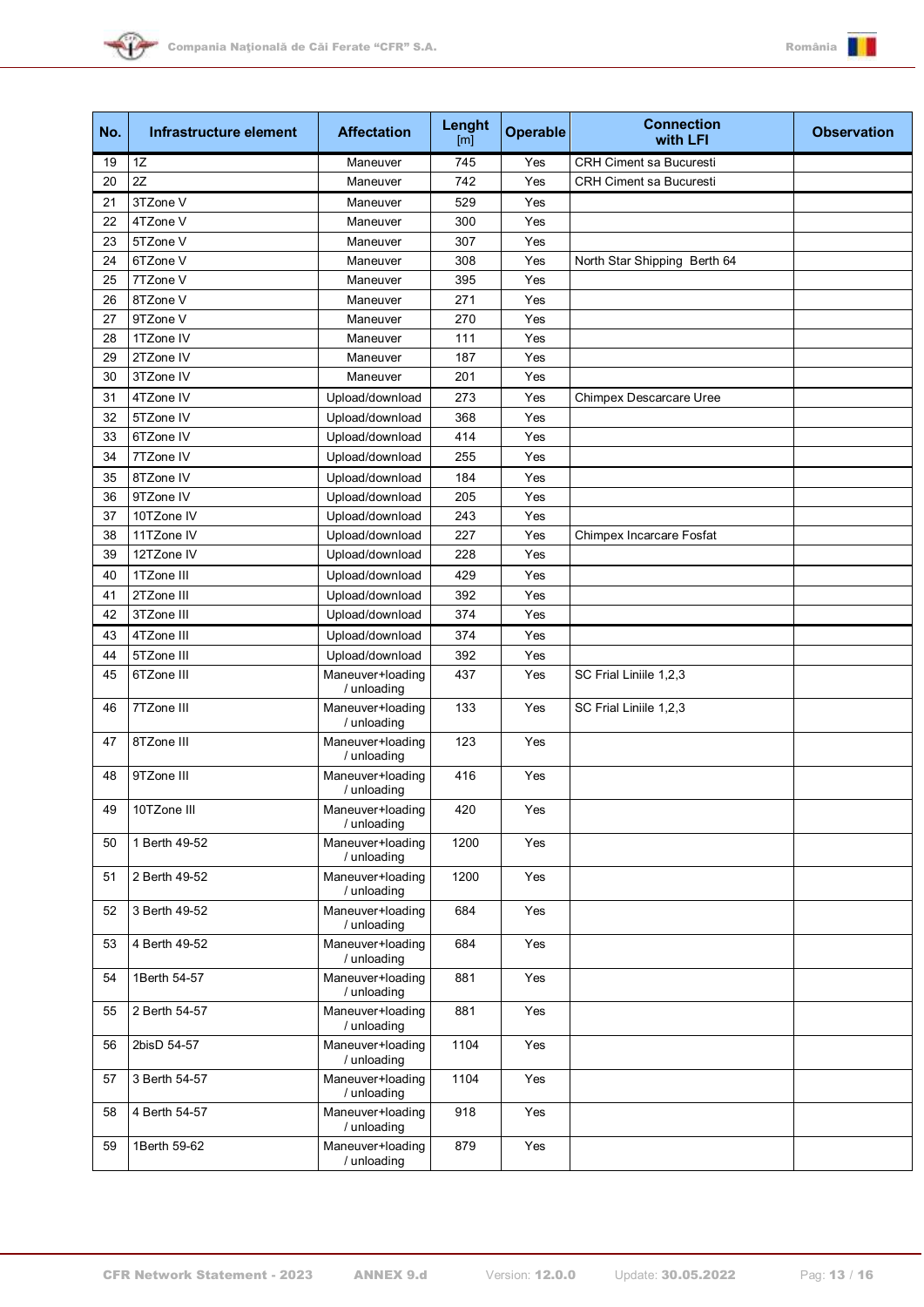



| No. | Infrastructure element | <b>Affectation</b>            | Lenght<br>[m] | Operable | <b>Connection</b><br>with LFI | <b>Observation</b> |
|-----|------------------------|-------------------------------|---------------|----------|-------------------------------|--------------------|
| 60  | 2 Berth 59-62          | Maneuver+loading<br>unloading | 879           | Yes      |                               |                    |
| 61  | 3 Berth 59-62          | Maneuver+loading<br>unloading | 1123          | Yes      |                               |                    |
| 62  | Berth 64-67            | Maneuver+loading<br>unloading | 776           | Yes      |                               |                    |
| 63  | 2 Berth 64- 67         | Maneuver+loading<br>unloading | 780           | Yes      |                               |                    |
| 64  | Chimpex                | Maneuver+loading<br>unloading | 554           | Yes      |                               |                    |
| 65  | 2 Chimpex              | Maneuver+loading<br>unloading | 552           | Yes      |                               |                    |

# <span id="page-13-0"></span>**5.4 Constanţa Station Port Ferry Boat**

| No.            | Infrastructure element | <b>Affectation</b>              | Lenght<br>[m] | <b>Operable</b> | <b>Connection</b><br>with LFI                                                                                         | <b>Observation</b> |
|----------------|------------------------|---------------------------------|---------------|-----------------|-----------------------------------------------------------------------------------------------------------------------|--------------------|
|                | Line 1                 | Maneuver                        | 345           | Yes             | LFI CNAPMC Mol 1 Sud si Zona<br>Libera,<br>LFI APM Terminal,<br>LFI CNAPMC Poarta 10 Port,<br>LFI SCHENKER Logistics, |                    |
| $\overline{2}$ | Line 2                 | Maneuver                        | 465           | Yes             |                                                                                                                       |                    |
| 3              | Line 3                 | Maneuver                        | 465           | <b>YES</b>      |                                                                                                                       |                    |
| 4              | Line 4                 | Maneuver                        | 462           | <b>YES</b>      |                                                                                                                       |                    |
| 5              | Line 5                 | Maneuver                        | 283           | <b>YES</b>      |                                                                                                                       |                    |
| 6              | Line 6                 | Receipt/dispatch<br>/formations | 819           | <b>YES</b>      |                                                                                                                       |                    |
| 7              | Line 7                 | Receipt/dispatch<br>/formations | 793           | <b>YES</b>      | <b>CNAPMC, Constanta South Container</b><br>Terminal, Kronospan                                                       |                    |
| 8              | Line 8                 | Receipt/dispatch<br>/formations | 785           | <b>YES</b>      |                                                                                                                       |                    |
| 9              | Line 18                | Maneuver                        | 630           | <b>YES</b>      |                                                                                                                       |                    |
| 10             | Line 19                | Maneuver                        | 468           | <b>YES</b>      |                                                                                                                       |                    |

# <span id="page-13-1"></span>**5.5 Agigea Nord Station**

| No. | Infrastructure element | <b>Affectation</b>              | Lenght<br>[m] | <b>Operable</b> | <b>Connection</b><br>with LFI | <b>Observation</b> |
|-----|------------------------|---------------------------------|---------------|-----------------|-------------------------------|--------------------|
|     | Line 2                 | Receipt/dispatch<br>/formations | 596           | DA              | Oil Terminal Depozitul Sud    |                    |
| 2   | Line 3                 | Receipt/dispatch<br>/formations | 590           | DA              |                               |                    |
| 3   | Line 4                 | Receipt/dispatch<br>/formations | 699           | DA              | <b>CNAPM Constanta Comvex</b> |                    |
| 4   | Line 5                 | Receipt/dispatch<br>/formations | 650           | DA              | <b>CNAPM Constanta Comvex</b> |                    |
| 5   | Line 6                 | Receipt/dispatch<br>/formations | 648           | DA              | <b>CNAPM Constanta Comvex</b> |                    |
| 6   | Line 7                 | Receipt/dispatch<br>/formations | 737           | DA              | <b>CNAPM Constanta Comvex</b> |                    |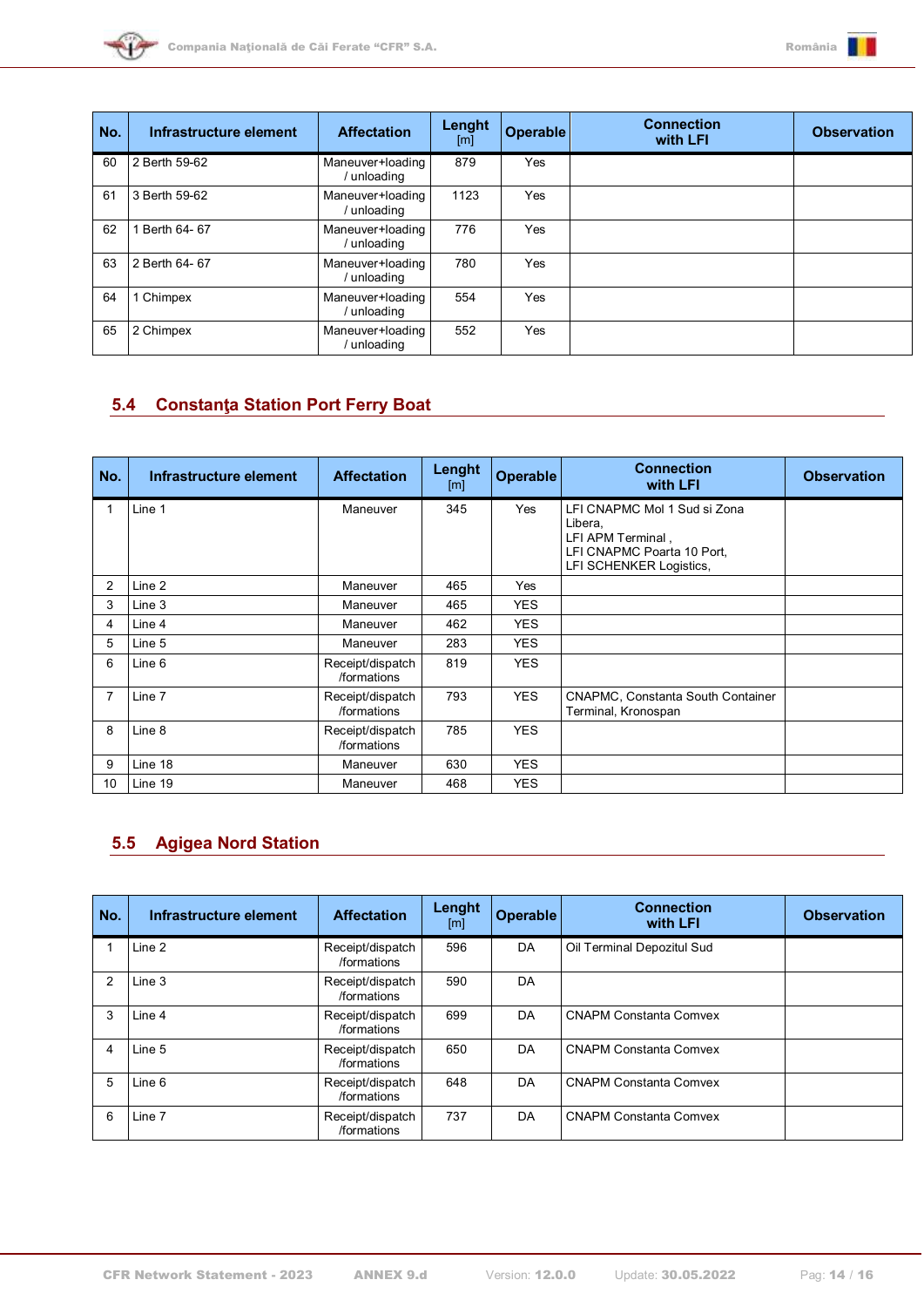



## <span id="page-14-0"></span>**5.6 Agigea Ecluză Station**

| No. | Infrastructure element       | <b>Affectation</b>              | Lenght<br>[m] | Operable | <b>Connection</b><br>with LFI | <b>Observation</b> |
|-----|------------------------------|---------------------------------|---------------|----------|-------------------------------|--------------------|
|     | Line 1                       | Receipt/dispatch/<br>formations | 570           | Yes      |                               |                    |
| 2   | Line 2                       | Receipt/dispatch/<br>formations | 604           | Yes      |                               |                    |
| 3   | Line 1 Antestatie Agigea Sud | Maneuver                        | 626           | Yes      | <b>CNAPM Constanta</b>        |                    |
|     | Line2 Antestatie Agigea Sud  | Maneuver                        | 626           | Yes      | <b>CNAPM Constanta</b>        |                    |
| 5   | Line 3 Antestatie Agigea Sud | Maneuver                        | 702           | Yes      | <b>CNAPM Constanta</b>        |                    |
| 6   | Line 4 Antestatie Agigea Sud | Maneuver                        | 646           | Yes      | <b>CNAPM Constanta</b>        |                    |
|     | Line 5 Antestatie Agigea Sud | Maneuver                        | 646           | Yes      | <b>CNAPM Constanta</b>        |                    |

## <span id="page-14-1"></span>**5.7 Mangalia Station**

| No.            | Infrastructure element                    | <b>Affectation</b>              | Lenght<br>$\lceil m \rceil$ | <b>Operable</b> | <b>Connection</b><br>with LFI                                               | <b>Observation</b> |
|----------------|-------------------------------------------|---------------------------------|-----------------------------|-----------------|-----------------------------------------------------------------------------|--------------------|
| $\mathbf 1$    | $L1 - \text{receiver/dispatch}$           | Receipt/dispatch/<br>formations | 397                         | <b>YES</b>      |                                                                             |                    |
| $\overline{2}$ | $L2 - \text{receiver/dispatch}$           | Receipt/dispatch/<br>formations | 425                         | <b>YES</b>      |                                                                             |                    |
| 3              | $L3 - \text{receiver/dispatch}$           | Receipt/dispatch/<br>formations | 548                         | <b>YES</b>      |                                                                             |                    |
| 4              | $L4 - received$ ispatch                   | Receipt/dispatch/<br>formations | 504                         | <b>YES</b>      |                                                                             |                    |
| 5              | L5 - receipt/dispatch                     | Receipt/dispatch/<br>formations | 504                         | <b>YES</b>      |                                                                             |                    |
| 6              | L7                                        | Maneuver                        | 427                         | <b>YES</b>      |                                                                             |                    |
| $\overline{7}$ | L8                                        | Maneuver+loading<br>/ unloading | 469                         | <b>YES</b>      |                                                                             |                    |
| 8              | L <sub>9</sub>                            | Maneuver+loading<br>/ unloading | 415                         | <b>YES</b>      |                                                                             |                    |
| 9              | $L$ 10                                    | Maneuver                        | 50                          | <b>YES</b>      |                                                                             |                    |
| 10             | L <sub>11</sub>                           | Maneuver+loading<br>/ unloading | 124                         | <b>YES</b>      |                                                                             |                    |
| 11             | L <sub>12</sub>                           | Maneuver+loading<br>/ unloading | 167                         | <b>YES</b>      |                                                                             |                    |
| 12             | L 13                                      | Maneuver                        | 127                         | <b>YES</b>      |                                                                             |                    |
| 13             | Line legatura Mangalia -<br>Mangalia Port | Maneuver                        | 9334                        | <b>YES</b>      | LFI Callatis Gas Constanta Terminal<br>GPL Mangalia,<br>LFI Daewoo Mangalia |                    |
| 14             | Line 1 Mangalia Port                      | Maneuver                        | 288                         | <b>YES</b>      |                                                                             |                    |
| 15             | Line 2 Mangalia Port                      | Maneuver                        | 251                         | <b>YES</b>      |                                                                             |                    |

## <span id="page-14-2"></span>**5.8 Capu Midia Station**

| No. | Infrastructure element | <b>Affectation</b>              | Lenght<br>[m] | Operable   | <b>Connection</b><br>with LFI                  | <b>Observation</b> |
|-----|------------------------|---------------------------------|---------------|------------|------------------------------------------------|--------------------|
|     | Linia 1                | Receipt/dispatch/<br>formations | 949           | <b>YES</b> |                                                |                    |
|     | Linia 2                | Receipt/dispatch/<br>formations | 908           | <b>YES</b> | SC Midia Internatiuonal, Rompetrol<br>Rafinare |                    |